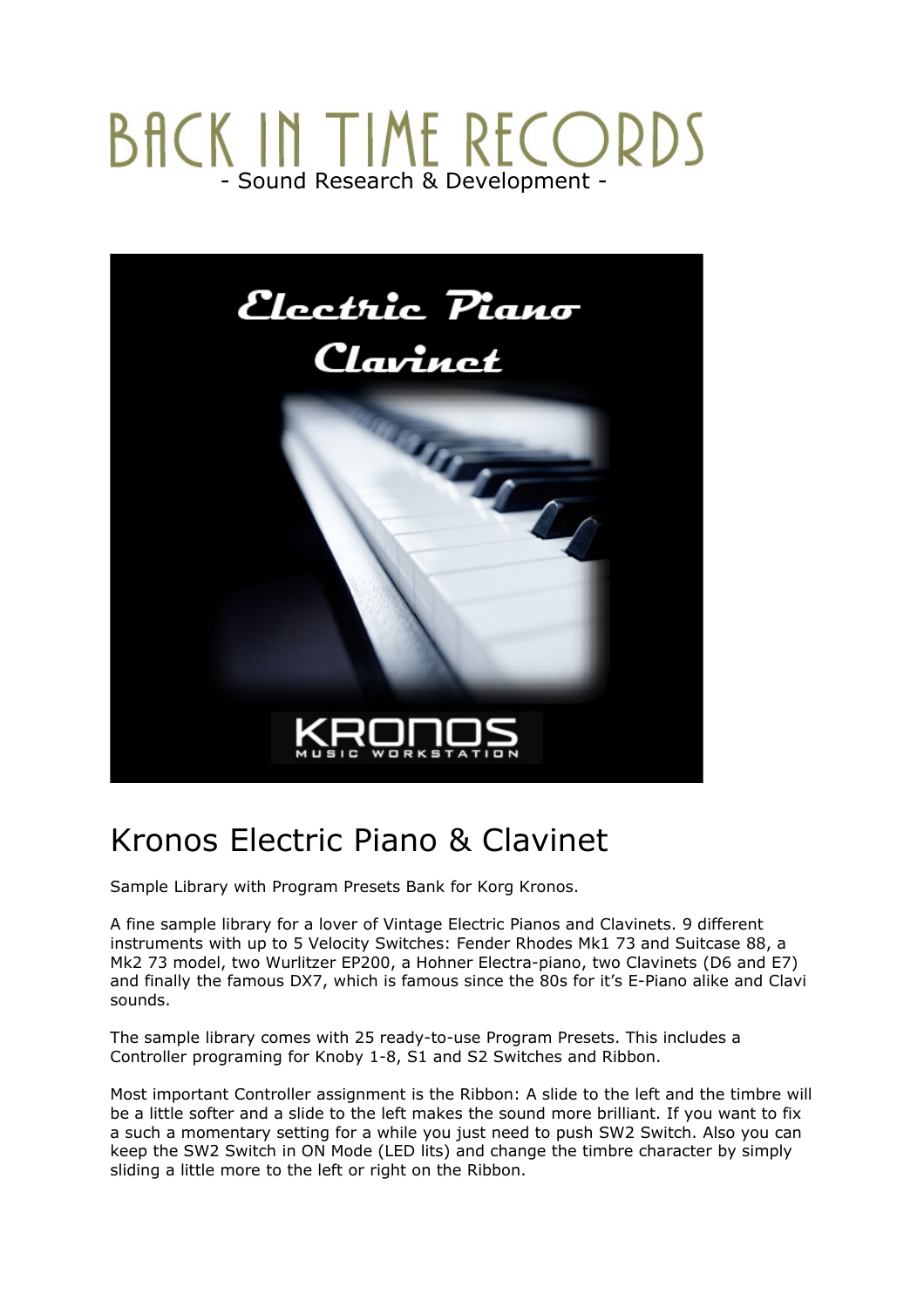With SW1 Switch the sound will be tranposed one octave down which is a handy function for 61 and 73 keyboard versions.

#### *Electric Piano & Clavinet* **Program Presets bank**:

default location User UU-GG

## Program Presets Soundbank

#### **Electric Piano & Clavinet**

000 Super Roadie 001 Mrs. Electra 002 Wurli Dyn 003 Funk Time 004 EP w/Pad 005 Fine Tines 006 Punchy Roads 007 E7 Brilliant D 008 SynClav 1 009 Muted Clavi D 010 Amped W 011 Styx EP 012 Vintage Clavi 1 013 Balladeer 014 Muted Clavi E 015 Fluffy 016 Throaty Clav 017 Soft Tramp 018 80s FM 019 Vintage Clavi 2

020 Wired Layer 021 Modern SynPiano 022 Overdrive Clavi 023 Stairway EP 024 Wah Clav